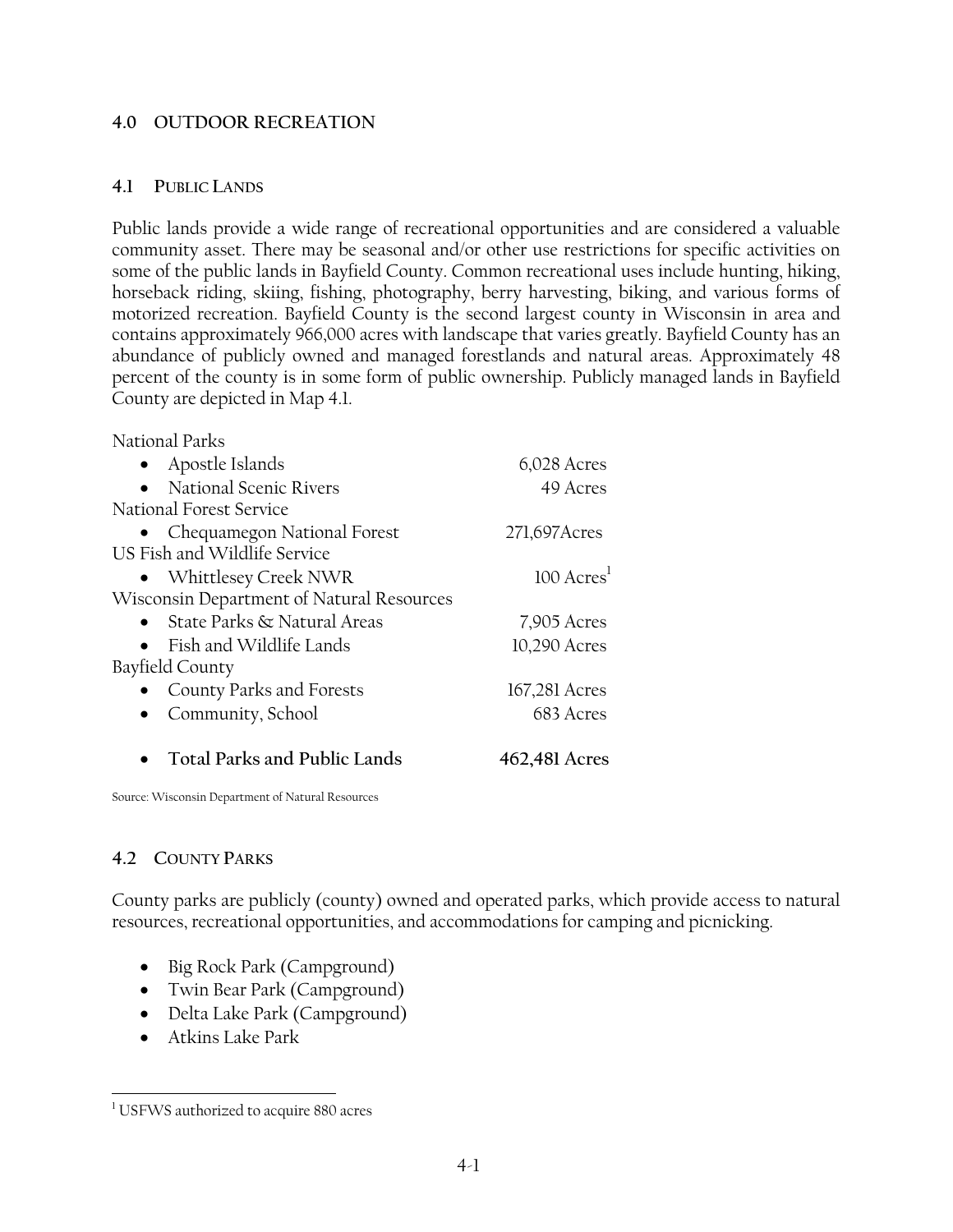**Map 4.1 Publicly Managed Lands**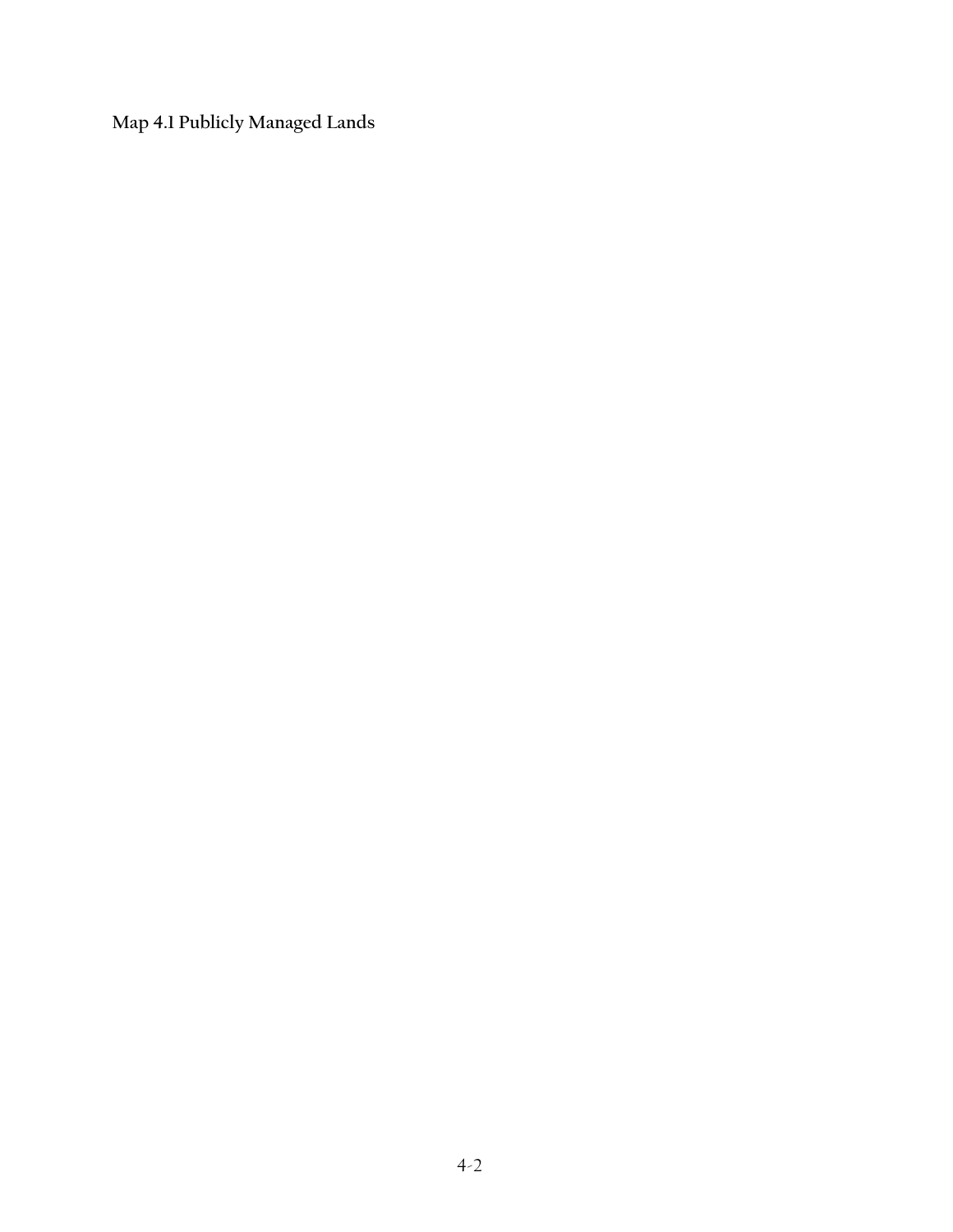#### **4.3 CAMPGROUNDS - COUNTY**

Public campgrounds in Bayfield County range from improved sites designed for recreational vehicles, trailers, and tents to primitive sites. County owned and operated campgrounds include:

- Big Rock Campground Town of Bayview (15 campsites)
- Twin Bear Park Campground Town of Iron River (50 campsites)
- Delta Lake Campground Town of Delta (25 campsites)

## **4.4 CAMPGROUNDS – CITY AND TOWN**

- Dalrymple Campground, City of Bayfield 30 campsites
- Herbster Campground, Herbster 35 campsites
- Little Sand Bay, Town of Russell 16 campsites
- Memorial Park, City of Washburn 51 campsites
- Moon Lake Park, Town of Iron River 29 campsites
- Thompson West End Park, City of Washburn 45 campsites

#### **4.5 CAMPGROUNDS & PICNIC AREAS – CHEQUAMEGON NATIONAL FOREST**

The Chequamegon National Forest has five developed, lakeside campgrounds in Bayfield County. These sites provide opportunities for boating, fishing, hiking, and hunting in addition to camping. National Forest sites include suitable sites for tents or trailers, include picnic tables and fire grates, and provide a source of drinking water. The US Forest Service operates and manages these campgrounds, and a fee is charged for use. There are also several designated picnic areas within the national forest.

## **Campgrounds**

- Namakagon Lake, Town of Grand View 34 campsites
- Birch Grove, Town of Washburn 16 campsites
- Wanoka Lake, Town of Keystone 20 campsites
- Perch Lake, Town of Drummond 16 campsites
- Two Lakes, Town of Drummond 94 campsites
- Horseshoe Lake– 11 campsites

## **Picnic Areas**

- Lake Owen Picnic Area, Town of Drummond
- Long Lake Picnic Area, Town of Washburn
- Horseshoe Lake Picnic Area, Town of Washburn
- Lake Owen Boat Landing Picnic Area, Town of Drummond
- Namakagon Lake Picnic Area, Town of Grand View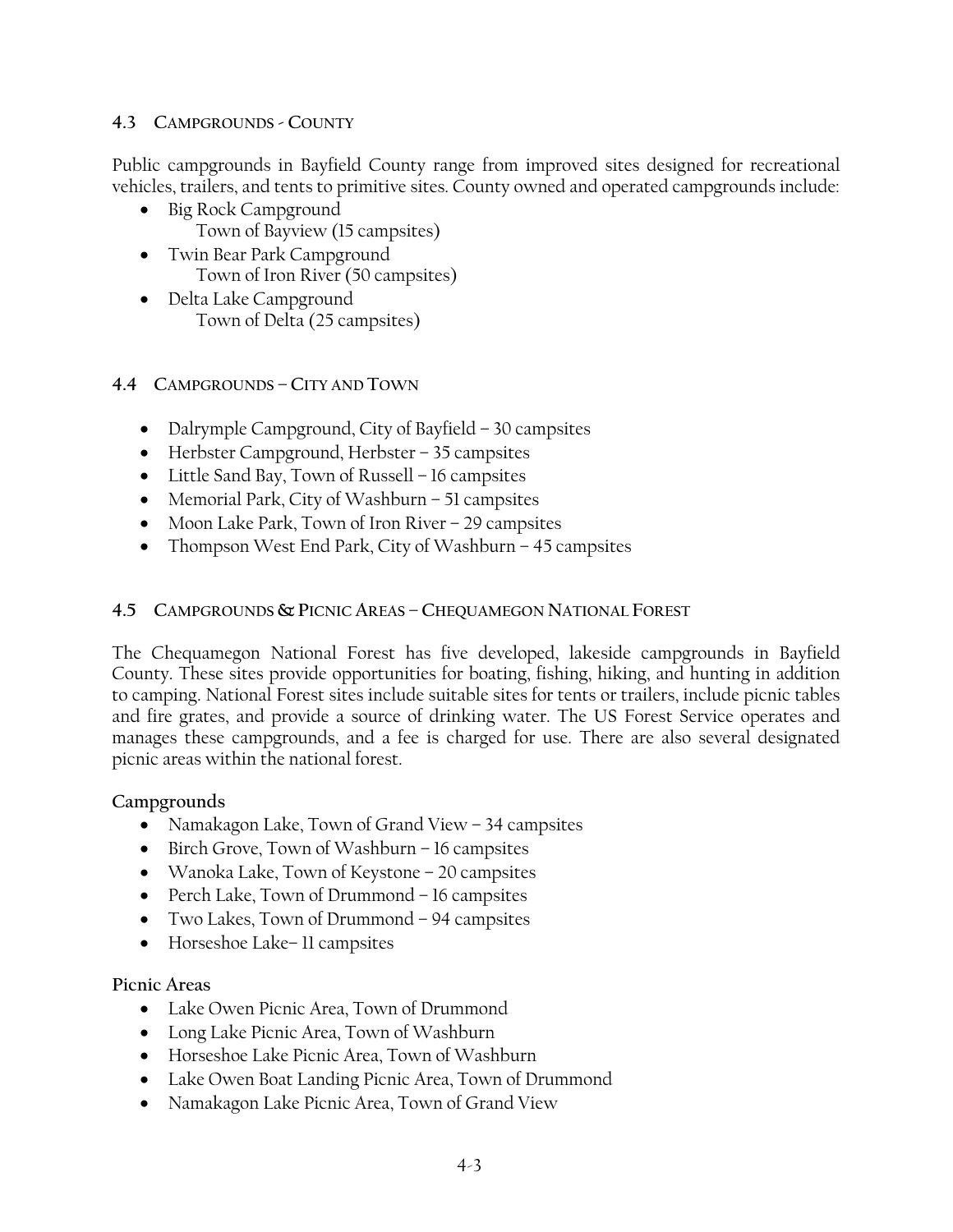#### **4.6 CAMPGROUNDS – PRIVATELY OWNED**

In addition to the camping opportunities provided by public facilities, eight privately owned and operated facilities exist in Bayfield County offering an additional 291 campsites.

## **4.7 HIKING**

Bayfield County has an extensive trail network, including a portion of the North Country National Scenic Trail.

## **Hiking Trails in Bayfield County**

- North Country Trail (28.0 miles)
- Chequamegon National Forest
- Forest Lodge Trail
- Apostle Islands National Lakeshore
- Raspberry River Trails
- Beaver Lake Trail (0.3 miles)
- Bass Lake Interpretive Trail (1.5 miles)
- Long Lake Interpretive Trail (1.0 mile)

## **Hunter Walking Trails (96 miles)**

- Everett Lake (2.0 miles)
- Star Lake A Drummond (5.4miles)
- Star Lake B Drummond (3.1 miles)
- Pigeon Lake Drummond (7.9 miles)
- Grass Lake (10.1 miles)
- Henkins (10.0 miles)
- Birch Grove Interpretive Trail (1.0 mile)
- Bayfield County Hiking Trails (county forest, 96.0 miles)
- Waterfront Trail
- Drummond Woods Nature Trail (1.0 mile)
- Anderson Grade (4.0 miles)
- Beaver Lake (0.1 miles)
- Flag River/ William Hepner/ South Flag (20.0 miles)
- Big Sand Bay (2.0 miles)
- Ahmeek Lake (2.0 miles)
- Spring Creek (20.0 miles)

## **4.8 SKIING/SNOWBOARDING**

Excellent opportunities for both downhill and cross-country skiing exist in Bayfield County. The largest cross-county ski race in North America, the American Birkiebeiner, begins at Mt. Telemark near Cable.

## **Downhill/Snowboarding**

• Mt. Ashwabay • Mt. Telemark

## **Cross-Country**

- Mt. Valhalla (27.5km)
- Mt. Ashwabay (38.5km)
- Drummond Ski Trails (9.0 miles)
- Namakagon Ski Trail (7.0km)
- Rock Lake Trail (42.4km)
- 
- Telemark Ski Trails (85.0km)
- American Birkiebeiner Trail (19.0km)
- North End Trails (10.0km loop, 2 shorter segments)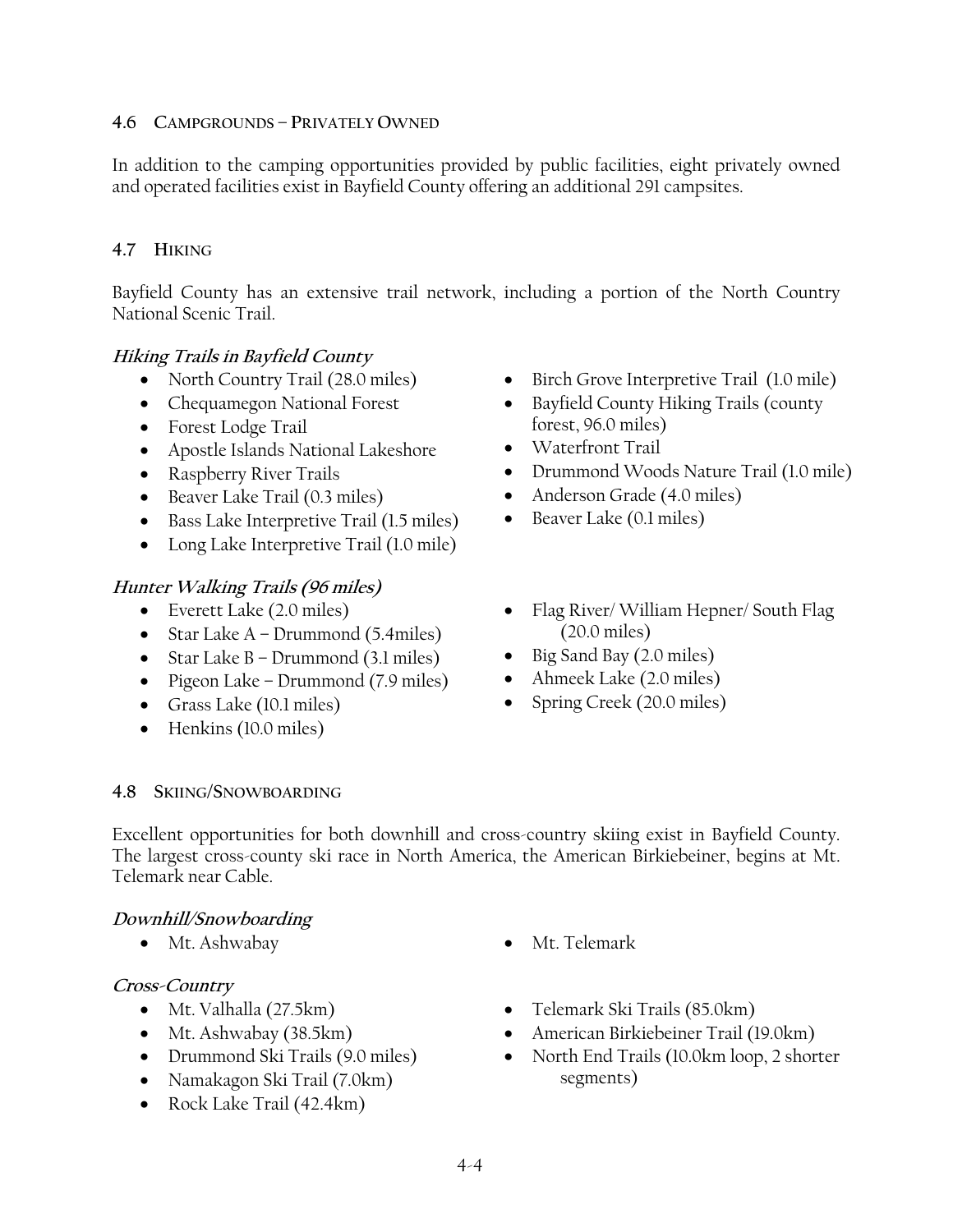Ski trails in Bayfield County are groomed for Nordic, freestyle, or in some cases, both types of skiing. In addition to the groomed trails, county forest and Forest Service lands are also open to skiing.

## **4.9 SNOW SHOEING**

Bayfield County has approximately 36.2 miles of designated snowshoe trails with unlimited backcountry snowshoeing in county and national forest lands.

- North End Cable (9.9 miles)
- Rainbow Lake Wilderness Drummond (6.4 miles)
- Telemark (6.0 miles)
- Porcupine Drummond (6.9 miles)
- Diamond Lake Grand View (7.0 miles)

## **4.10 SNOWMOBILING TRAILS**

Bayfield County has nearly 550 miles of groomed snowmobile trails. Extensive networks of groomed trails, as well as several miles of ungroomed forest fire lanes exist within the county. A large portion of the trail network is found within the public lands of the Chequamegon National Forest and the Bayfield County Forest; although many trail segments also traverse privately owned lands. The former C&NW railroad right-of-way in the City of Washburn runs from Thompson Creek and Bigelow Street northeasterly to Memorial Park.

- Wildcat (11.8 miles)
- Moquah Spur (3.8 miles)
- Iron River (18.5 miles)
- Sugarbush (2.1 miles)
- Bear Paw (13.2 miles)
- Totogatic (4.6 miles)
- Buckskin (11.5 miles)
- Lenawee (12.0 miles)
- Battleaxe (4.2 miles)
- Delta (4.3 miles)
- Bayfield (2.0 miles)
- Valhalla (15.3 miles)
- Ridgetop (1.1 miles)
- Tower (0.7 miles)

# **4.11 ATV (ALL TERRAIN VEHICLES) TRAILS**

Bayfield County has an extensive network of designated ATV trails. The trail network extends through the Chequamegon National Forest, Bayfield County lands, and some private properties. The former C&NW railroad right-of-way, in the City of Washburn, can also be used for ATV's.

- Battleaxe Trail (15.0 miles)
- Deep Lake (12.0 miles)
- Oulu Connector (1.0 mile)
- IR to TCC Connector (2.8 miles)
- Barnes (20.0 miles)
- Almstead (6.0 miles)
- U.S. Forest Service Trails (54.0 miles)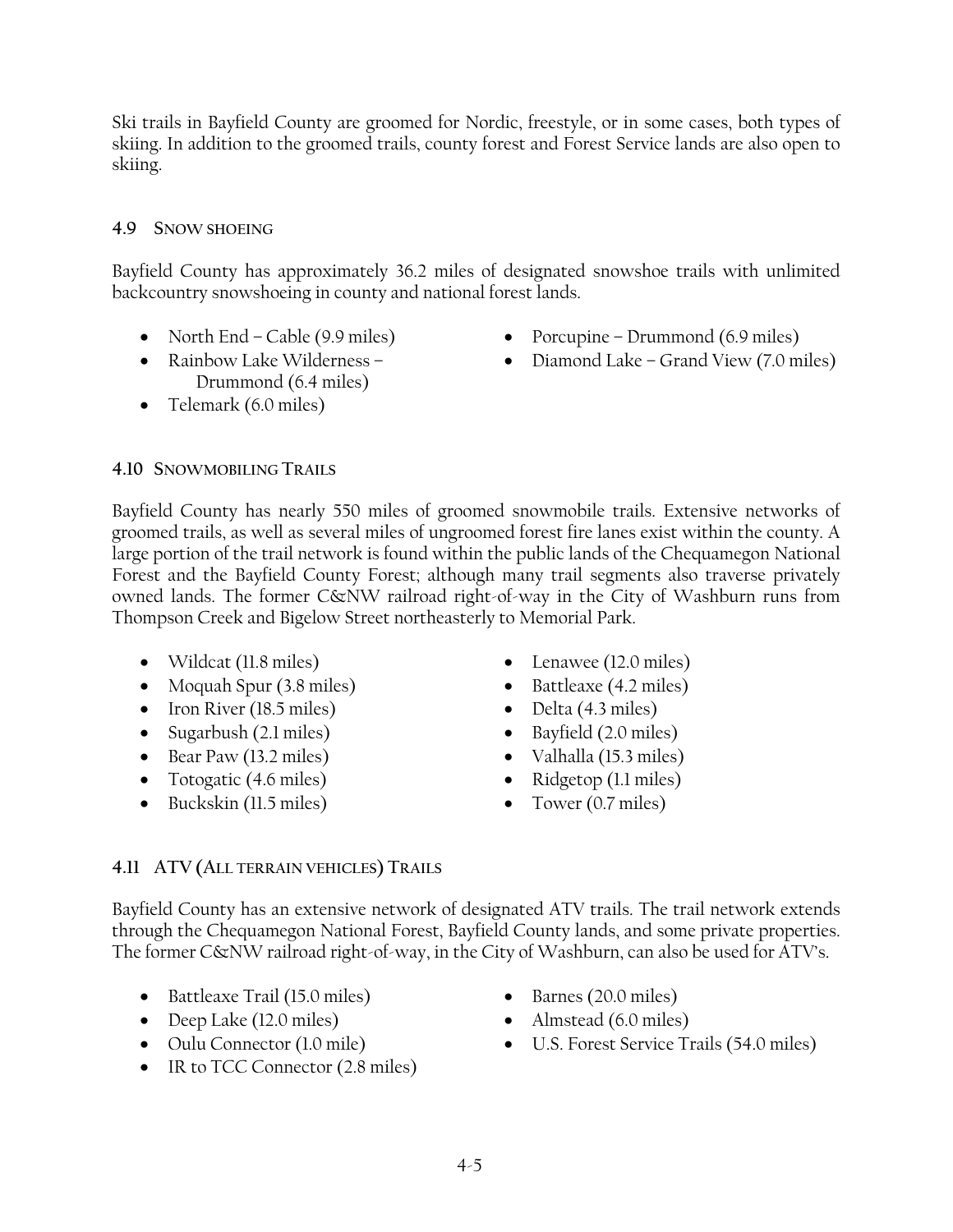## **4.12 BICYCLE TRAILS**

Premier bicycling opportunities are available throughout Bayfield County whether along rural roadways or on marked off-road trials. Bicycle enthusiasts can enjoy rides along the Tri-County Corridor and CAMBA trail system, or on forest roads within the Chequamegon National Forest and Bayfield County Forest. Below is sampling of local bicycle trials in Bayfield County.

#### **Cable Cluster**

Cable School Trail Head

- Short and Fat (15.1 miles)
- •

Telemark Resort Trail Head

- Esker Trail (6.7 miles)
- Out & Back Trail (2.2 miles)
- Sleigh Trail (9.5 miles)
- Spring Creek Trail (10.2 miles)
- •

## **Delta Cluster**

Twin Bear Lake Park Trail Head

• Twin Bear Trail (18.9 miles)

- Delta Lake Park Trail Head
	- South Fork Trail (8.7 miles)
	- West Fork Trail (11.3 miles)

Tail Pines Trail Head

- Tall Pines Trail (12.4 miles)
- Wilderness Lake Trail (10.8 miles) Wanoka Lake Trail Head
	- Delta Hills Trail (15.8 miles)

# **Drummond Cluster**

Drummond Park Trail Head

- Cisco Lake Trail (4.6 miles)
- Horse Pasture Trail (18.2 miles)
- Pigeon Lake Trail (11.4 miles)
- Reynard Lake Trail (14.8 miles)
- Star Lake Trail (11.6 miles)
- Drummond Ski Trails Trail Head
	- Antler Trail (3.9 miles)
	- Boulevard Trail (7.8 miles)
	- Jack Rabbit Trail (5.2 miles)

## **Namakagon Cluster**

Namakagon Town Hall Trail Head

- Namakagon Trail (10 miles)
- Patsy Lake Trail (12.5 or 8.6 miles)

## Rock Lake Trail Head

- G;acoer Trail (10 miles)
- Rock Lake Trail (9.9 miles)

#### **4.13 WATER RECREATION**

Bayfield County has 962 inland lakes covering nearly 23,000 acres, which provide a wide array of water-related recreational opportunities such as: swimming, boating, canoeing, kayaking, fishing, and personal watercraft. In addition, the vast waters of Lake Superior provide additional opportunities for water recreation. The river and stream network provides fishing, touring, and adventure for those seeking solitude and serenity.

In addition, the Lake Superior Water Trail winds through the Apostle Island National Lakeshore and around Madeline Island.

## **4.14 HUNTING & FISHING**

Hunting and fishing are important recreational and social activities in Bayfield County. The abundance of public land coupled with extensive surface water resources provides outstanding